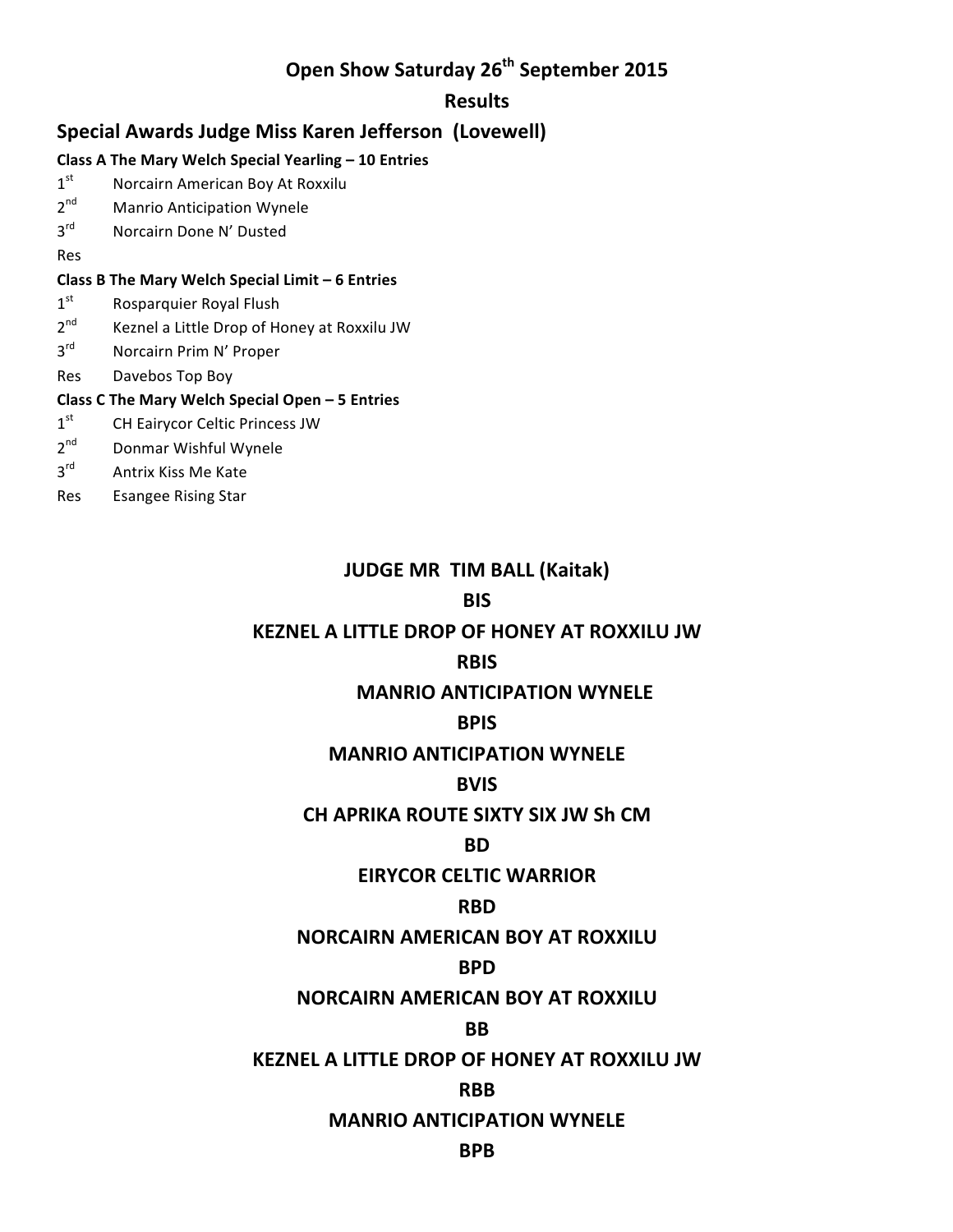# **MANRIO ANTICIPATION WYNELE**

- $1<sup>st</sup>$  Norcairn American Boy At Roxxilu  $1<sup>st</sup>$  Norcairn Done N' Dusted
- $2^{nd}$  Rosparquier American Dream  $2^{nd}$  Chrissiguns Dakota Dream
- 

- 
- 

| 1 <sup>st</sup> | Kait Klassik Black Pearl At Cheiamour (imp Rus) TAF |  |
|-----------------|-----------------------------------------------------|--|
|                 |                                                     |  |

| 1 <sup>st</sup> |  |  |  |
|-----------------|--|--|--|
| $2^{nd}$        |  |  |  |
| 3 <sup>rd</sup> |  |  |  |

- 
- 
- 3<sup>rd</sup> Rosparquier Texas Hold Em At Ravenscol 3rd Norcairn Prim N' Proper

- 
- $2^{nd}$  Wildax King Of The Road  $2^{nd}$  Donmar Wishful Wynele
- $3<sup>rd</sup>$  Coppergold Simply So Solo At Claymurf  $3<sup>rd</sup>$  Ridgeway Revelation At Sueno
- Res Donmar Secret Asset At Ravenscol and Res Norcairn Now N' Forever

### **Class 8 Open Dog – 4 Entries (2 Ab) Class 17 Open Bitch – 6 Entries**

- $1<sup>st</sup>$  Burlesk Mack The Knife For Winrolu  $1<sup>st</sup>$  CH Eairycor Celtic Princess JW
- $2^{nd}$  Rushingwell Me And Me Alone At Talkaccatur  $2^{nd}$  Ridgeway Royal Rumpus

#### **Class 1 Minor Puppy Dog – 3 Entries Class 10 Minor Puppy Bitch – 6 Entries**

- 
- 
- $3<sup>rd</sup>$  Linsgift Louis Armstrong  $3<sup>rd</sup>$  Linsgift Eartha Kitt Visits Aprika
	- Res Rospaquier Sweet Dreams To Zalman

#### **Class 2 Puppy Dog – 0 Entries Class 11 Puppy Bitch-** 2 Entries

- $1^{\text{st}}$  Manrio Anticipation Wynele
- $2^{nd}$  and  $2^{nd}$  are  $2^{nd}$  and  $2^{nd}$  are  $2^{nd}$  are  $2^{nd}$  are  $2^{nd}$  are  $2^{nd}$  and  $2^{nd}$  are  $2^{nd}$  and  $2^{nd}$  are  $2^{nd}$  and  $2^{nd}$  are  $2^{nd}$  and  $2^{nd}$  are  $2^{nd}$  and  $2^{nd}$  are  $2^{nd}$  and  $2^{nd}$  are  $2^{nd}$  and

#### **Class 3 Junior Dog – 1 Entry Class 12 Junior Bitch – 3 Entries**

- $1<sup>st</sup>$  Antrix Tails You Lose
- 2<sup>nd</sup> Kingsline Firecracker
- 3<sup>rd</sup> Turn The Page

#### **Class 4 Maiden Dog – 0 Entries Class 13 Maiden Bitch – 3 Entries**

- $1<sup>st</sup>$  Norcairn Done N' Dusted
- 2<sup>nd</sup> Antrix Tails You Lose
- 3<sup>rd</sup> Marann's Dream Maker

### **Class 5** Novice Dog – 1 Entry (1 Abs) **Class 14** Novice Bitch – 4 Entries ( 1 Ab)

- 1st **1st** Antrix Tails You Lose
- $2<sup>nd</sup>$  Rosparquier Royal Flush
	- 3<sup>rd</sup> Wildax Secret Surprise At Beebeemi

### **Class 6 Post Graduate Dog – 3 Entries Class 15 Post Graduate Bitch – 7 Entries (4 Abs)**

- $1<sup>st</sup>$  Davebos Top Boy  $1<sup>st</sup>$  Rosparquier Pocket Rocket
- $2^{nd}$  Sarkay Ricochet 2<sup>nd</sup> Sarkay Pocket Fula Sunshine
	-

#### **Class 7 Limit Dog – 4 Entries Class 16 Limit Bitch – 6 Entries (2 Abs)**

- $1<sup>st</sup>$  Rosparquier Quint Major 1st Active 1st Active Meznel A Little Drop Of Honey At Roxxilu JW
	-
	-
	-

- 
- 
- 3<sup>rd</sup> Antrix Kiss Me Kate
- Res Lotsmoor Beluga
- VHC Zeredith Chiquitita